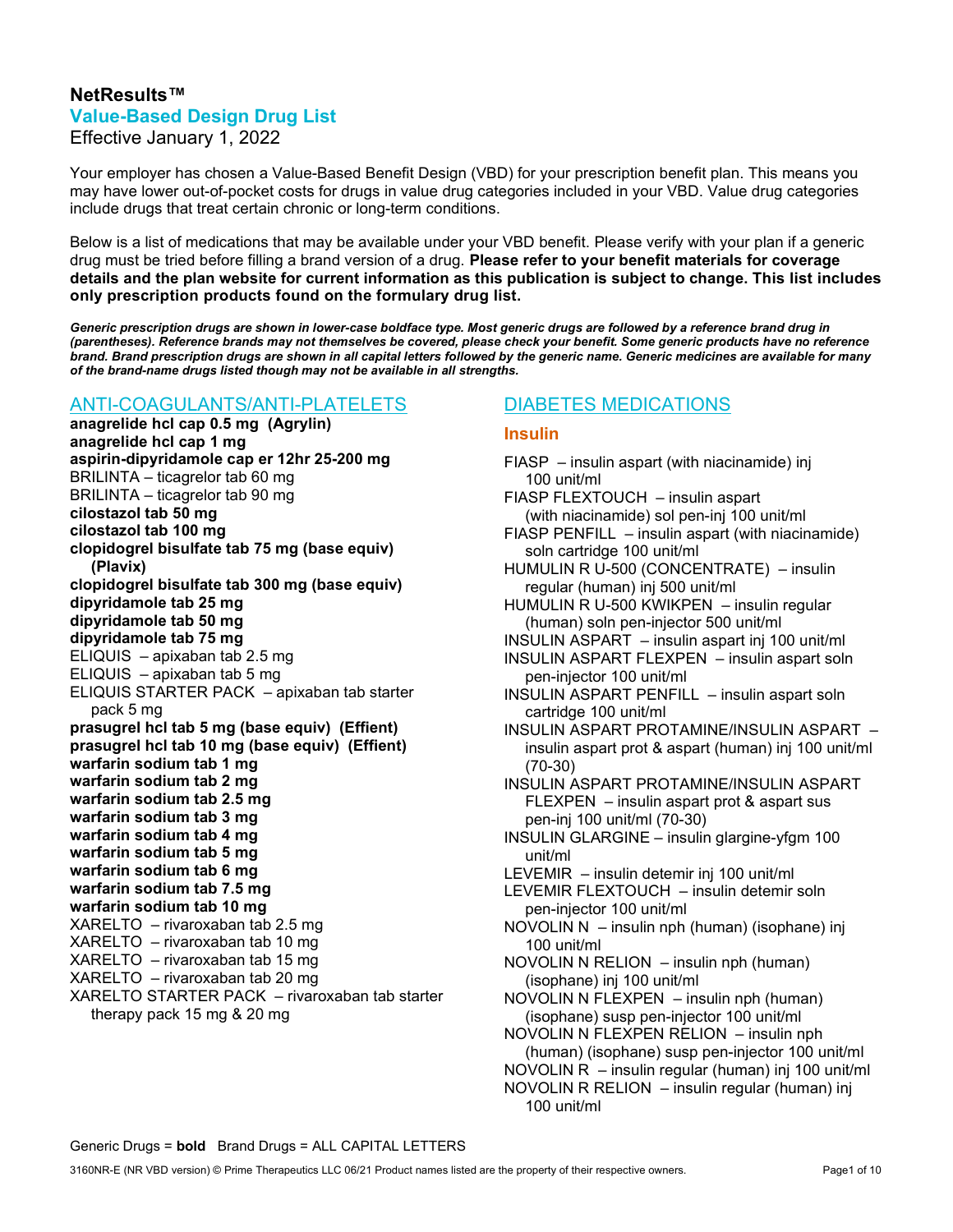## DIABETES MEDICATIONS

#### Insulin (continued)

NOVOLIN R FLEXPEN – insulin regular (human) soln pen-injector 100 unit/ml NOVOLIN R FLEXPEN RELION – insulin regular (human) soln pen-injector 100 unit/ml NOVOLIN 70/30 – insulin nph isophane & regular human inj 100 unit/ml (70-30) NOVOLIN 70/30 RELION – insulin nph isophane & regular human inj 100 unit/ml (70-30) NOVOLIN 70/30 FLEXPEN – insulin nph & regular susp pen-inj 100 unit/ml (70-30) NOVOLIN 70/30 FLEXPEN RELION – insulin nph & regular susp pen-inj 100 unit/ml (70-30) NOVOLOG – insulin aspart inj 100 unit/ml NOVOLOG FLEXPEN – insulin aspart soln pen-injector 100 unit/ml NOVOLOG MIX 70/30 – insulin aspart prot & aspart (human) inj 100 unit/ml (70-30) NOVOLOG MIX 70/30 PREFILLED FLEXPEN – insulin aspart prot & aspart sus pen-inj 100 unit/ml (70-30) NOVOLOG PENFILL – insulin aspart soln cartridge 100 unit/ml SEMGLEE – insulin glargine-yfgm inj 100 unit/ml TOUJEO SOLOSTAR – insulin glargine soln pen-injector 300 unit/ml (1 unit dial) TOUJEO MAX SOLOSTAR – insulin glargine soln pen-injector 300 unit/ml (2 unit dial) TRESIBA – insulin degludec inj 100 unit/ml TRESIBA FLEXTOUCH – insulin degludec soln pen-injector 100 unit/ml TRESIBA FLEXTOUCH – insulin degludec soln pen-injector 200 unit/ml

#### Insulin Combinations

SOLIQUA 100/33 – insulin glargine-lixisenatide sol pen-inj 100-33 unit-mcg/ml

XULTOPHY 100/3.6 – insulin degludec-liraglutide sol pen-inj 100-3.6 unit-mg/ml

#### **Oral**

acarbose tab 25 mg (Precose) acarbose tab 50 mg (Precose) acarbose tab 100 mg (Precose) FARXIGA – dapagliflozin propanediol tab 5 mg (base equivalent) FARXIGA – dapagliflozin propanediol tab 10 mg (base equivalent) glimepiride tab 1 mg (Amaryl) glimepiride tab 2 mg (Amaryl) glimepiride tab 4 mg (Amaryl) glipizide tab er 24hr 2.5 mg (Glucotrol xl) glipizide tab er 24hr 5 mg (Glucotrol xl) glipizide tab er 24hr 10 mg (Glucotrol xl)

glipizide tab 5 mg glipizide tab 10 mg (Glucotrol) glipizide-metformin hcl tab 2.5-250 mg glipizide-metformin hcl tab 2.5-500 mg glipizide-metformin hcl tab 5-500 mg glyburide micronized tab 1.5 mg (Glynase) glyburide micronized tab 3 mg (Glynase) glyburide micronized tab 6 mg (Glynase) glyburide tab 1.25 mg glyburide tab 2.5 mg glyburide tab 5 mg glyburide-metformin tab 1.25-250 mg glyburide-metformin tab 2.5-500 mg glyburide-metformin tab 5-500 mg GLYXAMBI – empagliflozin-linagliptin tab 10-5 mg GLYXAMBI – empagliflozin-linagliptin tab 25-5 mg JANUMET – sitagliptin-metformin hcl tab 50-500 mg JANUMET – sitagliptin-metformin hcl tab 50-1000 mg JANUMET XR – sitagliptin-metformin hcl tab er 24hr 50-500 mg JANUMET XR – sitagliptin-metformin hcl tab er 24hr 50-1000 mg JANUMET XR – sitagliptin-metformin hcl tab er 24hr 100-1000 mg JANUVIA – sitagliptin phosphate tab 25 mg (base equiv) JANUVIA – sitagliptin phosphate tab 50 mg (base equiv) JANUVIA – sitagliptin phosphate tab 100 mg (base equiv) JARDIANCE – empagliflozin tab 10 mg JARDIANCE – empagliflozin tab 25 mg metformin hcl tab 500 mg metformin hcl tab 850 mg metformin hcl tab 1000 mg metformin hcl tab er 24hr 500 mg metformin hcl tab er 24hr 750 mg miglitol tab 25 mg miglitol tab 50 mg miglitol tab 100 mg nateglinide tab 60 mg nateglinide tab 120 mg pioglitazone hcl tab 15 mg (base equiv) (Actos) pioglitazone hcl tab 30 mg (base equiv) (Actos) pioglitazone hcl tab 45 mg (base equiv) (Actos) pioglitazone hcl-metformin hcl tab 15-500 mg (Actoplus met) pioglitazone hcl-metformin hcl tab 15-850 mg (Actoplus met) repaglinide tab 0.5 mg repaglinide tab 1 mg repaglinide tab 2 mg SYNJARDY – empagliflozin-metformin hcl tab 5-500 mg SYNJARDY – empagliflozin-metformin hcl tab 5-1000 mg SYNJARDY – empagliflozin-metformin hcl tab 12.5-500 mg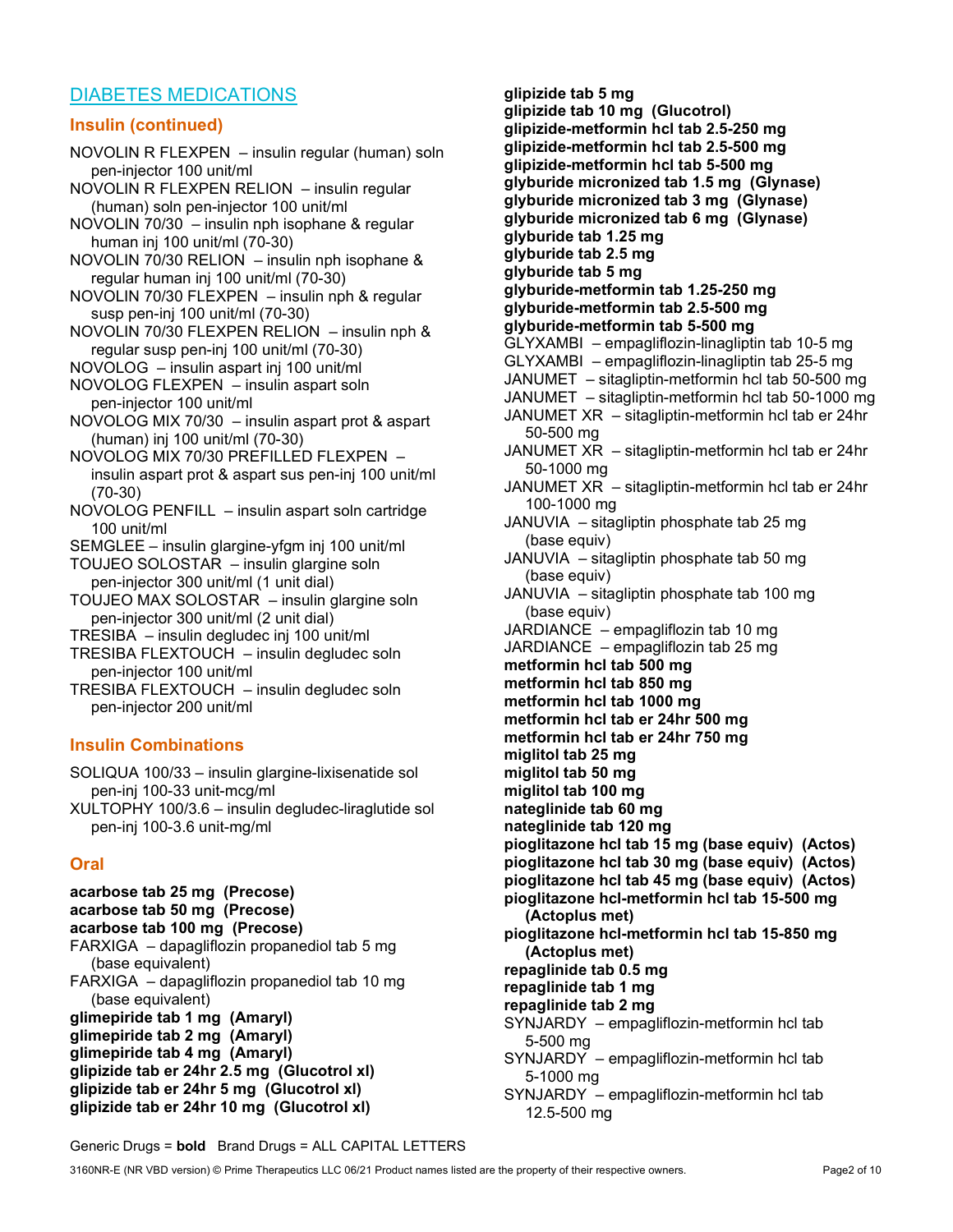# DIABETES MEDICATIONS

### Oral (continued)

- SYNJARDY empagliflozin-metformin hcl tab 12.5-1000 mg
- SYNJARDY XR empagliflozin-metformin hcl tab er 24hr 5-1000 mg
- SYNJARDY XR empagliflozin-metformin hcl tab er 24hr 10-1000 mg
- SYNJARDY XR empagliflozin-metformin hcl tab er 24hr 12.5-1000 mg
- SYNJARDY XR empagliflozin-metformin hcl tab er 24hr 25-1000 mg
- TRIJARDY XR empagliflozin-linagliptin-metformin tab er 24hr 5-2.5-1000mg
- TRIJARDY XR empagliflozin-linagliptin-metformin tab er 24hr 10-5-1000 mg
- TRIJARDY XR empagliflozin-linagliptin-metformin tab er 24hr 12.5-2.5-1000mg
- TRIJARDY XR empagliflozin-linagliptin-metformin tab er 24hr 25-5-1000 mg
- XIGDUO XR dapagliflozin-metformin hcl tab er 24hr 2.5-1000 mg
- XIGDUO XR dapagliflozin-metformin hcl tab er 24hr 5-500 mg
- XIGDUO XR dapagliflozin-metformin hcl tab er 24hr 5-1000 mg
- XIGDUO XR dapagliflozin-metformin hcl tab er 24hr 10-500 mg
- XIGDUO XR dapagliflozin-metformin hcl tab er 24hr 10-1000 mg

# Oral & Other Diab Injectables

- OZEMPIC semaglutide soln pen-inj 0.25 or 0.5 mg/dose (2 mg/1.5ml)
- OZEMPIC semaglutide soln pen-inj 1 mg/dose (2 mg/1.5ml)
- OZEMPIC semaglutide soln pen-inj 1 mg/dose (4 mg/3ml)
- RYBELSUS semaglutide tab 3 mg
- RYBELSUS semaglutide tab 7 mg
- RYBELSUS semaglutide tab 14 mg
- TRULICITY dulaglutide soln pen-injector 0.75 mg/0.5ml
- TRULICITY dulaglutide soln pen-injector 1.5 mg/0.5ml
- TRULICITY dulaglutide soln pen-injector 3 mg/0.5ml
- TRULICITY dulaglutide soln pen-injector 4.5 mg/0.5ml
- VICTOZA liraglutide soln pen-injector 18 mg/3ml (6 mg/ml)

# Hypoglycemic Agents

BAQSIMI ONE PACK – glucagon nasal powder 3 mg/dose

- BAQSIMI TWO PACK glucagon nasal powder 3 mg/dose
- glucagon (rdna) for inj kit 1 mg (Glucagon emergency kit)
- GLUCAGON EMERGENCY KIT FO glucose hcl for inj 1 mg
- GVOKE HYPOPEN 1-PACK glucagon subcutaneous solution auto-injector 0.5 mg/0.1ml GVOKE HYPOPEN 1-PACK – glucagon
- subcutaneous solution auto-injector 1 mg/0.2ml GVOKE HYPOPEN 2-PACK – glucagon
- subcutaneous solution auto-injector 0.5 mg/0.1ml GVOKE HYPOPEN 2-PACK – glucagon
- subcutaneous solution auto-injector 1 mg/0.2ml
- GVOKE PFS glucagon subcutaneous soln pref syringe 0.5 mg/0.1ml
- GVOKE PFS glucagon subcutaneous soln pref syringe 1 mg/0.2ml
- ZEGALOGUE dasiglucagon hcl subcutaneous soln auto-inj 0.6 mg/0.6ml
- ZEGALOGUE dasiglucagon hcl subcutaneous soln pref syringe 0.6 mg/0.6ml

# DIABETIC SUPPLIES

#### **Basic**

Calibration Liquid BAYER CONTOUR BAYER CONTOUR NEXT

Insulin Syringes Lancets Lancet Devices Pen Needles

Test Strips & Discs BAYER CONTOUR BAYER CONTOUR NEXT

# HIGH BLOOD PRESSURE

- acebutolol hcl cap 200 mg acebutolol hcl cap 400 mg amiloride hcl tab 5 mg amiloride & hydrochlorothiazide tab 5-50 mg amlodipine besylate tab 2.5 mg (base equivalent) (Norvasc) amlodipine besylate tab 5 mg (base equivalent) (Norvasc) amlodipine besylate tab 10 mg (base equivalent) (Norvasc) amlodipine besylate-benazepril hcl cap 2.5-10 mg amlodipine besylate-benazepril hcl cap 5-10 mg (Lotrel) amlodipine besylate-benazepril hcl cap 5-20 mg (Lotrel)
- amlodipine besylate-benazepril hcl cap 5-40 mg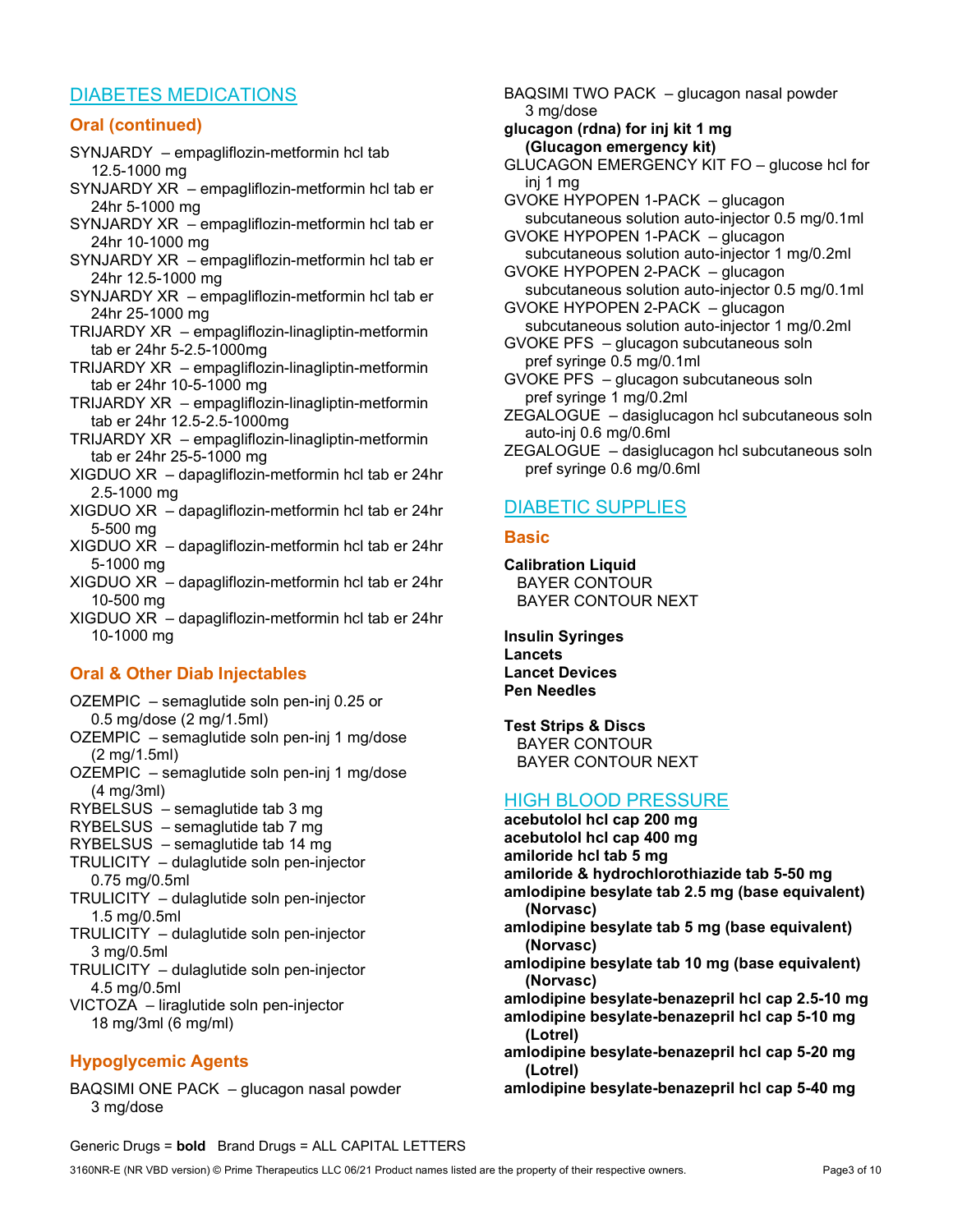### HIGH BLOOD PPESSUPE (CONTINUED)

| <u>11011 DEO OD 1 TIEGOOITE (OONTINOED)</u>                                                       |
|---------------------------------------------------------------------------------------------------|
| amlodipine besylate-benazepril hcl cap 10-20 mg<br>(Lotrel)                                       |
| amlodipine besylate-benazepril hcl cap 10-40 mg<br>(Lotrel)                                       |
| amlodipine besylate-olmesartan medoxomil tab                                                      |
| 5-20 mg (Azor)                                                                                    |
| amlodipine besylate-olmesartan medoxomil tab<br>5-40 mg (Azor)                                    |
| amlodipine besylate-olmesartan medoxomil tab                                                      |
| 10-20 mg (Azor)                                                                                   |
| amlodipine besylate-olmesartan medoxomil tab                                                      |
| 10-40 mg (Azor)                                                                                   |
| amlodipine besylate-valsartan tab 5-160 mg                                                        |
| (Exforge)                                                                                         |
| amlodipine besylate-valsartan tab 5-320 mg                                                        |
| (Exforge)                                                                                         |
| amlodipine besylate-valsartan tab 10-160 mg                                                       |
| (Exforge)                                                                                         |
| amlodipine besylate-valsartan tab 10-320 mg                                                       |
| (Exforge)<br>amlodipine-valsartan-hydrochlorothiazide tab                                         |
| 5-160-12.5 mg (Exforge hct)                                                                       |
| amlodipine-valsartan-hydrochlorothiazide tab                                                      |
| 5-160-25 mg (Exforge hct)                                                                         |
| amlodipine-valsartan-hydrochlorothiazide tab                                                      |
| 10-160-12.5 mg (Exforge hct)                                                                      |
| amlodipine-valsartan-hydrochlorothiazide tab                                                      |
| 10-160-25 mg (Exforge hct)                                                                        |
| amlodipine-valsartan-hydrochlorothiazide tab                                                      |
| 10-320-25 mg (Exforge hct)                                                                        |
| atenolol tab 25 mg (Tenormin)                                                                     |
| atenolol tab 50 mg (Tenormin)                                                                     |
| atenolol tab 100 mg (Tenormin)                                                                    |
| atenolol & chlorthalidone tab 50-25 mg                                                            |
| (Tenoretic 50)                                                                                    |
| atenolol & chlorthalidone tab 100-25 mg                                                           |
| (Tenoretic 100)                                                                                   |
| benazepril hcl tab 5 mg                                                                           |
| benazepril hcl tab 10 mg (Lotensin)                                                               |
| benazepril hcl tab 20 mg (Lotensin)                                                               |
| benazepril hcl tab 40 mg (Lotensin)                                                               |
| benazepril & hydrochlorothiazide tab 5-6.25 mg<br>benazepril & hydrochlorothiazide tab 10-12.5 mg |
| (Lotensin hct)                                                                                    |
| benazepril & hydrochlorothiazide tab 20-12.5 mg                                                   |
| (Lotensin hct)                                                                                    |
| benazepril & hydrochlorothiazide tab 20-25 mg                                                     |
| (Lotensin hct)                                                                                    |
| betaxolol hcl tab 10 mg                                                                           |
| betaxolol hcl tab 20 mg                                                                           |
| bisoprolol fumarate tab 5 mg                                                                      |
| bisoprolol fumarate tab 10 mg                                                                     |
| bisoprolol & hydrochlorothiazide tab 2.5-6.25 mg                                                  |
| (Ziac)                                                                                            |
| bisoprolol & hydrochlorothiazide tab 5-6.25 mg                                                    |
| (Ziac)                                                                                            |

bisoprolol & hydrochlorothiazide tab 10-6.25 mg (Ziac) bumetanide tab 0.5 mg (Bumex) bumetanide tab 1 mg bumetanide tab 2 mg candesartan cilexetil tab 4 mg (Atacand) candesartan cilexetil tab 8 mg (Atacand) candesartan cilexetil tab 16 mg (Atacand) candesartan cilexetil tab 32 mg (Atacand) candesartan cilexetil-hydrochlorothiazide tab 16-12.5 mg (Atacand hct) candesartan cilexetil-hydrochlorothiazide tab 32-12.5 mg (Atacand hct) candesartan cilexetil-hydrochlorothiazide tab 32-25 mg (Atacand hct) captopril tab 12.5 mg captopril tab 25 mg captopril tab 50 mg captopril tab 100 mg carvedilol tab 3.125 mg (Coreg) carvedilol tab 6.25 mg (Coreg) carvedilol tab 12.5 mg (Coreg) carvedilol tab 25 mg (Coreg) chlorthalidone tab 25 mg chlorthalidone tab 50 mg clonidine hcl tab 0.1 mg clonidine hcl tab 0.2 mg clonidine hcl tab 0.3 mg clonidine td patch weekly 0.1 mg/24hr (Catapres-tts-1) clonidine td patch weekly 0.2 mg/24hr (Catapres-tts-2) clonidine td patch weekly 0.3 mg/24hr (Catapres-tts-3) diltiazem hcl tab 30 mg (Cardizem) diltiazem hcl tab 60 mg (Cardizem) diltiazem hcl tab 90 mg diltiazem hcl tab 120 mg (Cardizem) diltiazem hcl cap er 12hr 60 mg diltiazem hcl cap er 12hr 90 mg diltiazem hcl cap er 12hr 120 mg diltiazem hcl cap er 24hr 120 mg diltiazem hcl cap er 24hr 180 mg diltiazem hcl cap er 24hr 240 mg diltiazem hcl coated beads cap er 24hr 120 mg (Cardizem cd) diltiazem hcl coated beads cap er 24hr 180 mg (Cardizem cd) diltiazem hcl coated beads cap er 24hr 240 mg (Cardizem cd) diltiazem hcl coated beads cap er 24hr 300 mg (Cardizem cd) diltiazem hcl coated beads cap er 24hr 360 mg (Cardizem cd) diltiazem hcl coated beads tab er 24hr 180 mg (Cardizem la) diltiazem hcl coated beads tab er 24hr 240 mg (Cardizem la)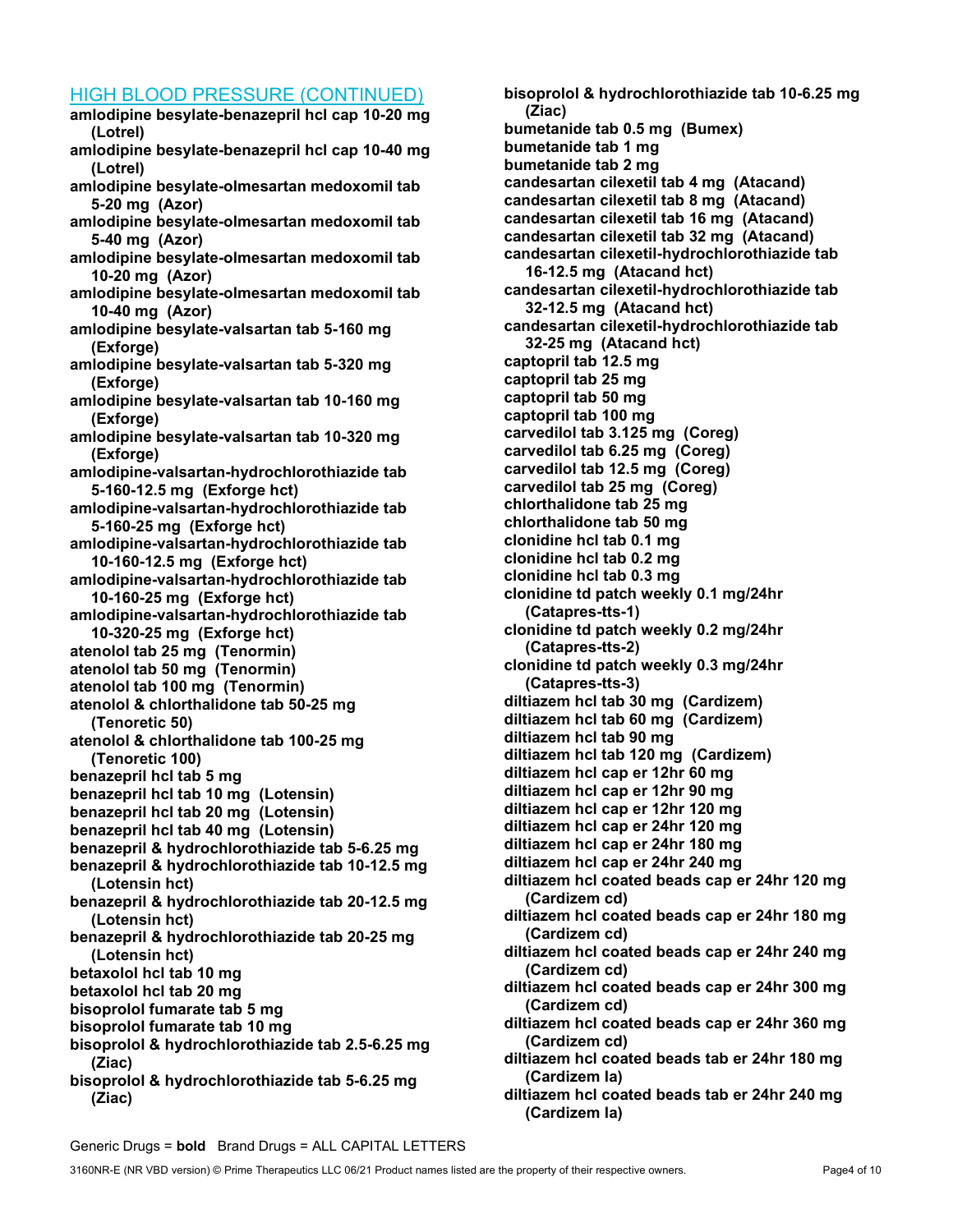#### HIGH BLOOD PRESSURE (CONTINUED)

diltiazem hcl coated beads tab er 24hr 300 mg (Cardizem la) diltiazem hcl coated beads tab er 24hr 360 mg (Cardizem la) diltiazem hcl coated beads tab er 24hr 420 mg (Cardizem la) diltiazem hcl extended release beads cap er 24hr 120 mg (Tiazac) diltiazem hcl extended release beads cap er 24hr 180 mg (Tiazac) diltiazem hcl extended release beads cap er 24hr 240 mg (Tiazac) diltiazem hcl extended release beads cap er 24hr 300 mg (Tiazac) diltiazem hcl extended release beads cap er 24hr 360 mg (Tiazac) diltiazem hcl extended release beads cap er 24hr 420 mg (Tiazac) doxazosin mesylate tab 1 mg (Cardura) doxazosin mesylate tab 2 mg (Cardura) doxazosin mesylate tab 4 mg (Cardura) doxazosin mesylate tab 8 mg (Cardura) enalapril maleate tab 2.5 mg (Vasotec) enalapril maleate tab 5 mg (Vasotec) enalapril maleate tab 10 mg (Vasotec) enalapril maleate tab 20 mg (Vasotec) enalapril maleate & hydrochlorothiazide tab 5-12.5 mg enalapril maleate & hydrochlorothiazide tab 10-25 mg (Vaseretic) eplerenone tab 25 mg (Inspra) eplerenone tab 50 mg (Inspra) felodipine tab er 24hr 2.5 mg felodipine tab er 24hr 5 mg felodipine tab er 24hr 10 mg fosinopril sodium tab 10 mg fosinopril sodium tab 20 mg fosinopril sodium tab 40 mg fosinopril sodium & hydrochlorothiazide tab 10-12.5 mg fosinopril sodium & hydrochlorothiazide tab 20-12.5 mg furosemide oral soln 10 mg/ml furosemide tab 20 mg (Lasix) furosemide tab 40 mg (Lasix) furosemide tab 80 mg (Lasix) guanfacine hcl tab 1 mg (Tenex) guanfacine hcl tab 2 mg (Tenex) hydralazine hcl tab 10 mg hydralazine hcl tab 25 mg hydralazine hcl tab 50 mg hydralazine hcl tab 100 mg hydrochlorothiazide cap 12.5 mg hydrochlorothiazide tab 12.5 mg hydrochlorothiazide tab 25 mg hydrochlorothiazide tab 50 mg indapamide tab 1.25 mg

indapamide tab 2.5 mg irbesartan tab 75 mg (Avapro) irbesartan tab 150 mg (Avapro) irbesartan tab 300 mg (Avapro) irbesartan-hydrochlorothiazide tab 150-12.5 mg (Avalide) irbesartan-hydrochlorothiazide tab 300-12.5 mg (Avalide) isradipine cap 2.5 mg isradipine cap 5 mg labetalol hcl tab 100 mg labetalol hcl tab 200 mg labetalol hcl tab 300 mg lisinopril & hydrochlorothiazide tab 10-12.5 mg (Zestoretic) lisinopril & hydrochlorothiazide tab 20-12.5 mg (Zestoretic) lisinopril & hydrochlorothiazide tab 20-25 mg (Zestoretic) lisinopril tab 2.5 mg (Zestril) lisinopril tab 5 mg (Zestril) lisinopril tab 10 mg (Zestril) lisinopril tab 20 mg (Prinivil) lisinopril tab 30 mg (Zestril) lisinopril tab 40 mg (Zestril) losartan potassium & hydrochlorothiazide tab 50-12.5 mg (Hyzaar) losartan potassium & hydrochlorothiazide tab 100-12.5 mg (Hyzaar) losartan potassium & hydrochlorothiazide tab 100-25 mg (Hyzaar) losartan potassium tab 25 mg (Cozaar) losartan potassium tab 50 mg (Cozaar) losartan potassium tab 100 mg (Cozaar) methyldopa tab 250 mg methyldopa tab 500 mg metolazone tab 2.5 mg metolazone tab 5 mg metolazone tab 10 mg metoprolol & hydrochlorothiazide tab 50-25 mg metoprolol & hydrochlorothiazide tab 100-25 mg metoprolol succinate tab er 24hr 25 mg (tartrate equiv) (Toprol xl) metoprolol succinate tab er 24hr 50 mg (tartrate equiv) (Toprol xl) metoprolol succinate tab er 24hr 100 mg (tartrate equiv) (Toprol xl) metoprolol succinate tab er 24hr 200 mg (tartrate equiv) (Toprol xl) metoprolol tartrate tab 25 mg metoprolol tartrate tab 37.5 mg metoprolol tartrate tab 50 mg (Lopressor) metoprolol tartrate tab 75 mg metoprolol tartrate tab 100 mg (Lopressor) minoxidil tab 2.5 mg minoxidil tab 10 mg moexipril hcl tab 7.5 mg moexipril hcl tab 15 mg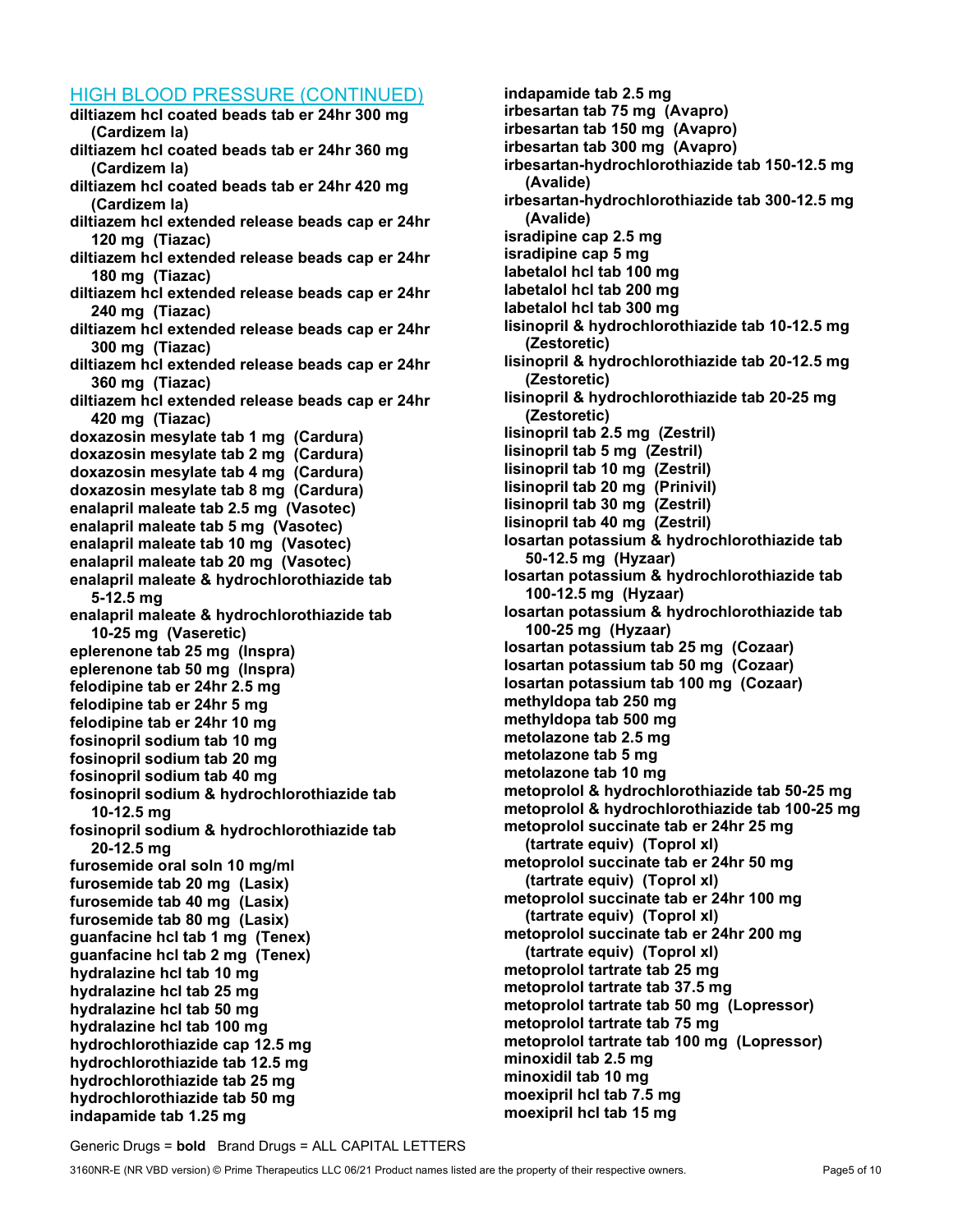#### HIGH BLOOD PRESSURE (CONTINUED)

nadolol tab 20 mg (Corgard) nadolol tab 40 mg (Corgard) nadolol tab 80 mg (Corgard) nicardipine hcl cap 20 mg nicardipine hcl cap 30 mg nifedipine cap 10 mg (Procardia) nifedipine cap 20 mg nifedipine tab er 24hr 30 mg nifedipine tab er 24hr 60 mg nifedipine tab er 24hr 90 mg nifedipine tab er 24hr osmotic release 30 mg (Procardia xl) nifedipine tab er 24hr osmotic release 60 mg (Procardia xl) nifedipine tab er 24hr osmotic release 90 mg (Procardia xl) olmesartan medoxomil tab 5 mg (Benicar) olmesartan medoxomil tab 20 mg (Benicar) olmesartan medoxomil tab 40 mg (Benicar) olmesartan medoxomil-hydrochlorothiazide tab 20-12.5 mg (Benicar hct) olmesartan medoxomil-hydrochlorothiazide tab 40-12.5 mg (Benicar hct) olmesartan medoxomil-hydrochlorothiazide tab 40-25 mg (Benicar hct) olmesartan-amlodipine-hydrochlorothiazide tab 20-5-12.5 mg (Tribenzor) olmesartan-amlodipine-hydrochlorothiazide tab 40-5-12.5 mg (Tribenzor) olmesartan-amlodipine-hydrochlorothiazide tab 40-5-25 mg (Tribenzor) olmesartan-amlodipine-hydrochlorothiazide tab 40-10-12.5 mg (Tribenzor) olmesartan-amlodipine-hydrochlorothiazide tab 40-10-25 mg (Tribenzor) perindopril erbumine tab 2 mg perindopril erbumine tab 4 mg perindopril erbumine tab 8 mg phenoxybenzamine hcl cap 10 mg (Dibenzyline) pindolol tab 5 mg pindolol tab 10 mg prazosin hcl cap 1 mg (Minipress) prazosin hcl cap 2 mg (Minipress) prazosin hcl cap 5 mg (Minipress) propranolol hcl tab 10 mg propranolol hcl tab 20 mg propranolol hcl tab 40 mg propranolol hcl tab 60 mg propranolol hcl tab 80 mg propranolol hcl cap er 24hr 60 mg (Inderal la) propranolol hcl cap er 24hr 80 mg (Inderal la) propranolol hcl cap er 24hr 120 mg (Inderal la) propranolol hcl cap er 24hr 160 mg (Inderal la) quinapril hcl tab 5 mg (Accupril) quinapril hcl tab 10 mg (Accupril) quinapril hcl tab 20 mg (Accupril) quinapril hcl tab 40 mg (Accupril)

quinapril-hydrochlorothiazide tab 10-12.5 mg (Accuretic) quinapril-hydrochlorothiazide tab 20-12.5 mg (Accuretic) quinapril-hydrochlorothiazide tab 20-25 mg (Accuretic) ramipril cap 1.25 mg (Altace) ramipril cap 2.5 mg (Altace) ramipril cap 5 mg (Altace) ramipril cap 10 mg (Altace) spironolactone tab 25 mg (Aldactone) spironolactone tab 50 mg (Aldactone) spironolactone tab 100 mg (Aldactone) spironolactone & hydrochlorothiazide tab 25-25 mg (Aldactazide) telmisartan tab 20 mg (Micardis) telmisartan tab 40 mg (Micardis) telmisartan tab 80 mg (Micardis) telmisartan-amlodipine tab 40-5 mg (Twynsta) telmisartan-amlodipine tab 40-10 mg (Twynsta) telmisartan-amlodipine tab 80-5 mg (Twynsta) telmisartan-amlodipine tab 80-10 mg (Twynsta) telmisartan-hydrochlorothiazide tab 40-12.5 mg (Micardis hct) telmisartan-hydrochlorothiazide tab 80-12.5 mg (Micardis hct) telmisartan-hydrochlorothiazide tab 80-25 mg (Micardis hct) terazosin hcl cap 1 mg (base equivalent) terazosin hcl cap 2 mg (base equivalent) terazosin hcl cap 5 mg (base equivalent) terazosin hcl cap 10 mg (base equivalent) torsemide tab 5 mg torsemide tab 10 mg torsemide tab 20 mg torsemide tab 100 mg trandolapril tab 1 mg trandolapril tab 2 mg trandolapril tab 4 mg trandolapril-verapamil hcl tab er 2-180 mg (Tarka) trandolapril-verapamil hcl tab er 2-240 mg (Tarka) trandolapril-verapamil hcl tab er 4-240 mg (Tarka) triamterene & hydrochlorothiazide cap 37.5-25 mg triamterene & hydrochlorothiazide tab 37.5-25 mg (Maxzide-25) triamterene & hydrochlorothiazide tab 75-50 mg (Maxzide) triamterene cap 50 mg (Dyrenium) triamterene cap 100 mg (Dyrenium) valsartan tab 40 mg (Diovan) valsartan tab 80 mg (Diovan) valsartan tab 160 mg (Diovan) valsartan tab 320 mg (Diovan) valsartan-hydrochlorothiazide tab 80-12.5 mg (Diovan hct) valsartan-hydrochlorothiazide tab 160-12.5 mg (Diovan hct)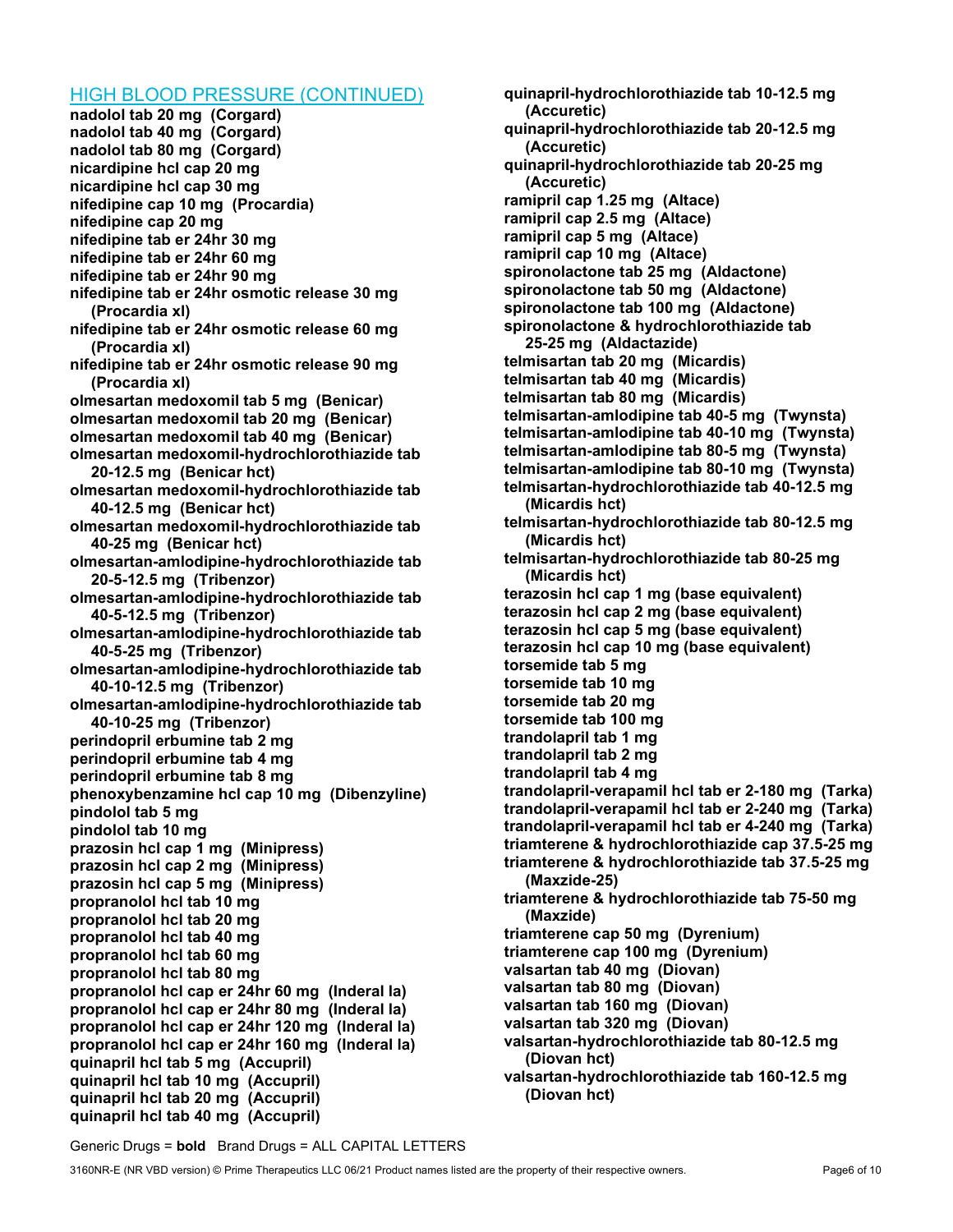## HIGH BLOOD PRESSURE (CONTINUED)

valsartan-hydrochlorothiazide tab 160-25 mg (Diovan hct)

valsartan-hydrochlorothiazide tab 320-12.5 mg (Diovan hct)

valsartan-hydrochlorothiazide tab 320-25 mg (Diovan hct)

verapamil hcl cap er 24hr 120 mg (Verelan) verapamil hcl cap er 24hr 180 mg (Verelan) verapamil hcl cap er 24hr 240 mg (Verelan) verapamil hcl tab er 120 mg (Calan sr) verapamil hcl tab er 180 mg (Calan sr) verapamil hcl tab er 240 mg (Calan sr) verapamil hcl tab 40 mg verapamil hcl tab 80 mg verapamil hcl tab 120 mg

## HIGH CHOLESTEROL

atorvastatin calcium tab 10 mg (base equivalent) (Lipitor)

- atorvastatin calcium tab 20 mg (base equivalent) (Lipitor)
- atorvastatin calcium tab 40 mg (base equivalent) (Lipitor)

atorvastatin calcium tab 80 mg (base equivalent) (Lipitor)

cholestyramine light powder 4 gm/dose (Questran light)

cholestyramine light powder packets 4 gm cholestyramine powder 4 gm/dose (Questran) cholestyramine powder packets 4 gm (Questran) colesevelam hcl packet for susp 3.75 gm

(Welchol) colesevelam hcl tab 625 mg (Welchol) colestipol hcl granules 5 gm (Colestid flavored) colestipol hcl granule packets 5 gm

(Colestid flavored)

colestipol hcl tab 1 gm (Colestid) ezetimibe tab 10 mg (Zetia) ezetimibe-simvastatin tab 10-10 mg (Vytorin) ezetimibe-simvastatin tab 10-20 mg (Vytorin) ezetimibe-simvastatin tab 10-40 mg (Vytorin) ezetimibe-simvastatin tab 10-80 mg (Vytorin) fenofibrate micronized cap 67 mg fenofibrate micronized cap 134 mg fenofibrate micronized cap 200 m fenofibrate tab 48 mg (Tricor) fenofibrate tab 54 mg fenofibrate tab 145 mg (Tricor) fenofibrate tab 160 mg gemfibrozil tab 600 mg (Lopid) icosapent ethyl cap 1 gm (Vascepa) lovastatin tab 10 mg lovastatin tab 20 mg lovastatin tab 40 mg niacin tab er 500 mg (antihyperlipidemic) (Niaspan)

niacin tab er 750 mg (antihyperlipidemic) (Niaspan) niacin tab er 1000 mg (antihyperlipidemic) (Niaspan) pravastatin sodium tab 10 mg pravastatin sodium tab 20 mg pravastatin sodium tab 40 mg pravastatin sodium tab 80 mg rosuvastatin calcium tab 5 mg (Crestor) rosuvastatin calcium tab 10 mg (Crestor) rosuvastatin calcium tab 20 mg (Crestor) rosuvastatin calcium tab 40 mg (Crestor) simvastatin tab 5 mg (Zocor) simvastatin tab 10 mg (Zocor) simvastatin tab 20 mg (Zocor) simvastatin tab 40 mg (Zocor) simvastatin tab 80 mg (Zocor) VASCEPA – icosapent ethyl cap 0.5 gm VASCEPA – icosapent ethyl cap 1 gm

## **OSTEOPOROSIS**

alendronate sodium oral soln 70 mg/75ml alendronate sodium tab 10 mg alendronate sodium tab 35 mg alendronate sodium tab 70 mg (Fosamax) calcitonin (salmon) nasal soln 200 unit/act ibandronate sodium tab 150 mg (base equivalent) (Boniva) raloxifene hcl tab 60 mg (Evista) risedronate sodium tab 5 mg risedronate sodium tab 30 mg risedronate sodium tab 35 mg (Actonel) risedronate sodium tab 150 mg (Actonel) risedronate sodium tab delayed release 35 mg (Atelvia)

# **RESPIRATORY**

#### **Medications**

acetylcysteine inhal soln 10% acetylcysteine inhal soln 20% ADVAIR DISKUS – fluticasone-salmeterol aer powder ba 100-50 mcg/dose ADVAIR DISKUS – fluticasone-salmeterol aer powder ba 250-50 mcg/dose ADVAIR DISKUS – fluticasone-salmeterol aer powder ba 500-50 mcg/dose ADVAIR HFA – fluticasone-salmeterol inhal aerosol 45-21 mcg/act ADVAIR HFA – fluticasone-salmeterol inhal aerosol 115-21 mcg/act ADVAIR HFA – fluticasone-salmeterol inhal aerosol 230-21 mcg/act albuterol sulfate inhal aero 108 mcg/act (90mcg base equiv) (Proventil hfa) albuterol sulfate soln nebu 0.083% (2.5 mg/3ml)

albuterol sulfate soln nebu 0.5% (5 mg/ml)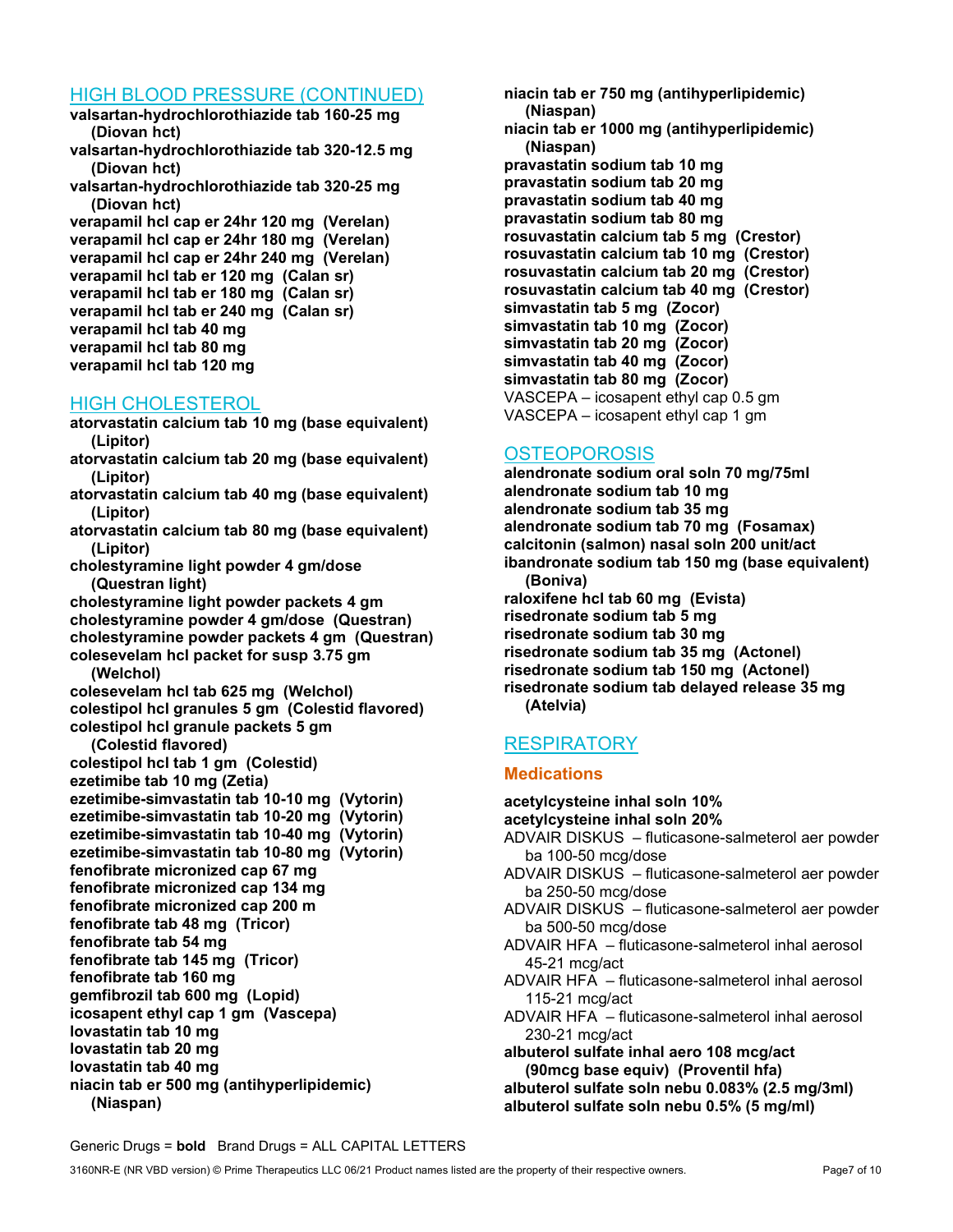## **RESPIRATORY**

#### Medications (continued)

- albuterol sulfate soln nebu 0.63 mg/3ml (base equiv)
- albuterol sulfate soln nebu 1.25 mg/3ml (base equiv)
- albuterol sulfate syrup 2 mg/5ml
- albuterol sulfate tab 2 mg
- albuterol sulfate tab 4 mg
- ANORO ELLIPTA umeclidinium-vilanterol aero powd ba 62.5-25 mcg/inh
- ARNUITY ELLIPTA fluticasone furoate aerosol powder breath activ 50 mcg/act
- ARNUITY ELLIPTA fluticasone furoate aerosol powder breath activ 100 mcg/act
- ARNUITY ELLIPTA fluticasone furoate aerosol powder breath activ 200 mcg/act
- ASMANEX HFA mometasone furoate inhal aerosol suspension 50 mcg/act
- ASMANEX HFA mometasone furoate inhal aerosol suspension 100 mcg/act
- ASMANEX HFA mometasone furoate inhal aerosol suspension 200 mcg/act

ASMANEX TWISTHALER 30 METERED DOSES – mometasone furoate inhal powd 110 mcg/inh (breath activated)

ASMANEX TWISTHALER 30 METERED DOSES – mometasone furoate inhal powd 220 mcg/inh (breath activated)

ASMANEX TWISTHALER 60 METERED DOSES – mometasone furoate inhal powd 220 mcg/inh (breath activated)

ASMANEX TWISTHALER 120 METERED DOSES – mometasone furoate inhal powd 220 mcg/inh (breath activated)

BREO ELLIPTA – fluticasone furoate-vilanterol aero powd ba 100-25 mcg/inh

BREO ELLIPTA – fluticasone furoate-vilanterol aero powd ba 200-25 mcg/inh

BREZTRI AEROSPHERE – budesonideglycopyrrolate-formoterol aers 160-9-4.8 mcg/act

BROVANA – arformoterol tartrate soln nebu 15 mcg/2ml (base equiv)

budesonide inhalation susp 0.25 mg/2ml (Pulmicort)

- budesonide inhalation susp 0.5 mg/2ml (Pulmicort)
- budesonide inhalation susp 1 mg/2ml (Pulmicort)

COMBIVENT RESPIMAT – ipratropium-albuterol inhal aerosol soln 20-100 mcg/act

#### cromolyn sodium soln nebu 20 mg/2ml

- DULERA mometasone furoate-formoterol fumarate aerosol 50-5 mcg/act
- DULERA mometasone furoate-formoterol fumarate aerosol 100-5 mcg/act
- DULERA mometasone furoate-formoterol fumarate aerosol 200-5 mcg/act

FLOVENT DISKUS – fluticasone propionate aer pow ba 50 mcg/blister

- FLOVENT DISKUS fluticasone propionate aer pow ba 100 mcg/blister
- FLOVENT DISKUS fluticasone propionate aer pow ba 250 mcg/blister
- FLOVENT HFA fluticasone propionate hfa inhal aero 44 mcg/act (50/valve)
- FLOVENT HFA fluticasone propionate hfa inhal aer 110 mcg/act (125/valve)
- FLOVENT HFA fluticasone propionate hfa inhal aer 220 mcg/act (250/valve)

FLUTICASONE PROPIONATE/SALMETEROL – fluticasone-salmeterol aer powder ba 55-14 mcg/act

FLUTICASONE PROPIONATE/SALMETEROL – fluticasone-salmeterol aer powder ba 113-14 mcg/act

- FLUTICASONE PROPIONATE/SALMETEROL fluticasone-salmeterol aer powder ba 232-14 mcg/act
- INCRUSE ELLIPTA umeclidinium br aero powd breath act 62.5 mcg/inh (base eq)
- ipratropium bromide inhal soln 0.02%

ipratropium-albuterol nebu soln 0.5-2.5(3) mg/3ml

- levalbuterol hcl soln nebu concentrate 1.25 mg/0.5ml (base equiv) (Xopenex concentrate)
- levalbuterol hcl soln nebu 0.31 mg/3ml (base equiv) (Xopenex)
- levalbuterol hcl soln nebu 0.63 mg/3ml (base equiv) (Xopenex)
- levalbuterol hcl soln nebu 1.25 mg/3ml (base equiv) (Xopenex)
- montelukast sodium chew tab 4 mg (base equiv) (Singulair)
- montelukast sodium chew tab 5 mg (base equiv) (Singulair)
- montelukast sodium tab 10 mg (base equiv) (Singulair)
- QVAR REDIHALER beclomethasone diprop hfa breath act inh aer 40 mcg/act
- QVAR REDIHALER beclomethasone diprop hfa breath act inh aer 80 mcg/act
- SEREVENT DISKUS salmeterol xinafoate aer pow ba 50 mcg/dose (base equiv)
- SPIRIVA HANDIHALER tiotropium bromide monohydrate inhal cap 18 mcg (base equiv)
- SPIRIVA RESPIMAT tiotropium bromide monohydrate inhal aerosol 1.25 mcg/act
- SPIRIVA RESPIMAT tiotropium bromide monohydrate inhal aerosol 2.5 mcg/act
- STIOLTO RESPIMAT tiotropium br-olodaterol inhal aero soln 2.5-2.5 mcg/act
- STRIVERDI RESPIMAT olodaterol hcl inhal aerosol soln 2.5 mcg/act (base equiv)
- SYMBICORT budesonide-formoterol fumarate dihyd aerosol 80-4.5 mcg/act